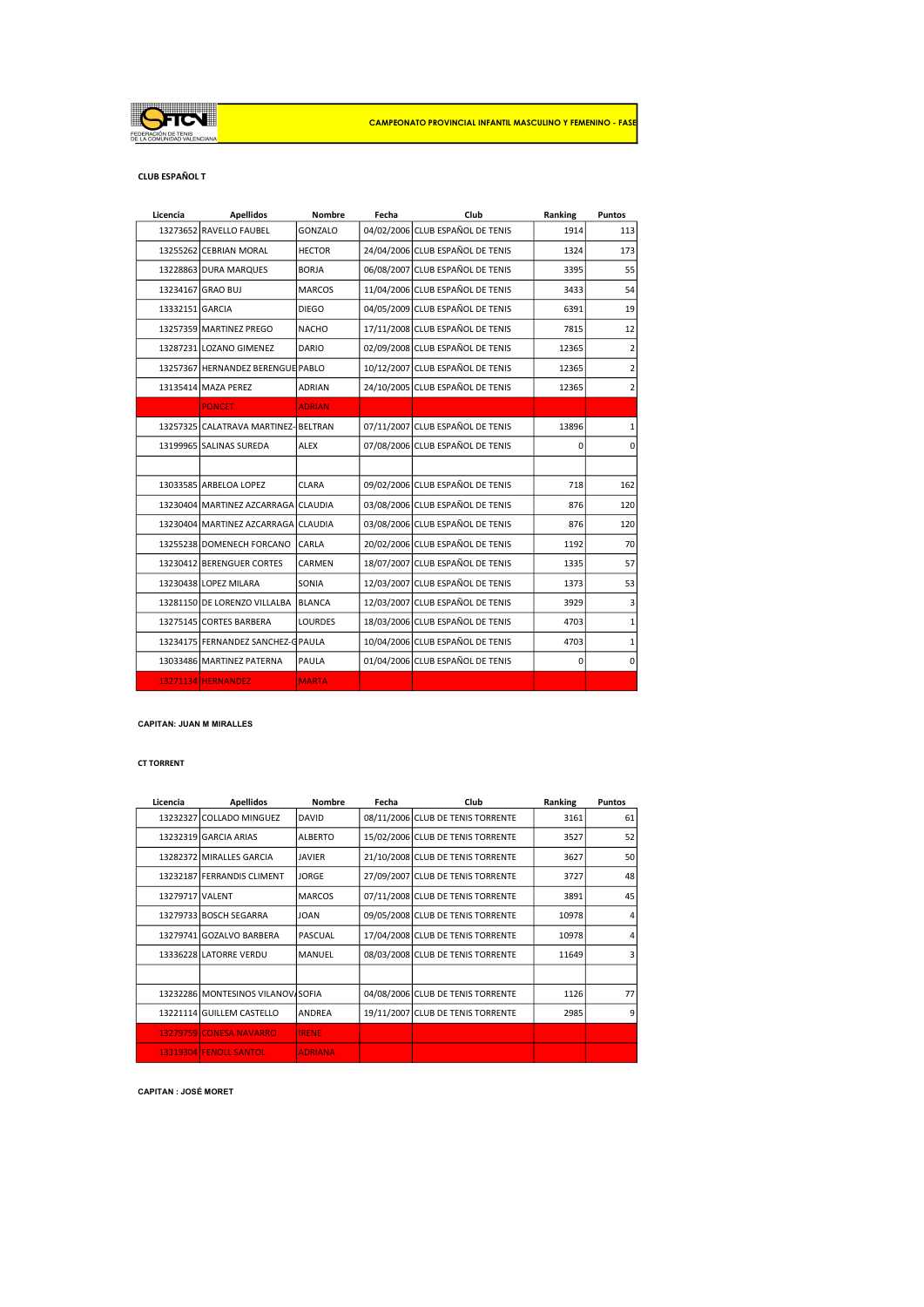

## CT VALENCIA

| Licencia | <b>Apellidos</b>           | <b>Nombre</b>  | Fecha | Club                              | Ranking  | <b>Puntos</b> |
|----------|----------------------------|----------------|-------|-----------------------------------|----------|---------------|
|          | 13062766 LARA MANGLANO     | CAYETANO       |       | 23/06/2006 CLUB DE TENIS VALENCIA | 2205     | 96            |
|          | 13175923 MATEOS FERRER     | <b>ALBERTO</b> |       | 18/04/2006 CLUB DE TENIS VALENCIA | 1224     | 190           |
|          | 13197414 VALIÑO SOLIS      | <b>EMILIO</b>  |       | 13/09/2006 CLUB DE TENIS VALENCIA | 4188     | 40            |
|          | 13062063 FITERA GIL        | <b>MIGUEL</b>  |       | 09/03/2006 CLUB DE TENIS VALENCIA | 7815     | 12            |
|          | 13285714 ALMECIJA GUILLEN  | <b>JAVIER</b>  |       | 04/10/2007 CLUB DE TENIS VALENCIA | 8777     | 9             |
|          | 13256286 STUYCK OCHANDO    | PABLO          |       | 24/01/2008 CLUB DE TENIS VALENCIA | 10978    | 4             |
|          | 13256278 TORDERA AMOROS    | <b>IGNACIO</b> |       | 29/05/2007 CLUB DE TENIS VALENCIA | 13896    | $\mathbf{1}$  |
|          | 13242722 RIOS PRAT         | <b>JOAQUIN</b> |       | 20/05/2007 CLUB DE TENIS VALENCIA | $\Omega$ | $\mathbf 0$   |
|          | 13061510 DIAZ REVUELTA     | <b>JACOBO</b>  |       | 23/08/2007 CLUB DE TENIS VALENCIA | 0        | $\mathbf 0$   |
|          |                            |                |       |                                   |          |               |
|          | 13301411 CASTAÑO RODRIGUEZ | <b>MARIA</b>   |       | 14/02/2006 CLUB DE TENIS VALENCIA | 227      | 717           |
|          | 13203047 FAYOS CAPILLA     | SOLEDAD        |       | 04/09/2006 CLUB DE TENIS VALENCIA | 444      | 319           |
|          | 13260196 TARAZONA PEYRO    | LAIA           |       | 07/08/2007 CLUB DE TENIS VALENCIA | 509      | 258           |
|          | 13301718 GOMEZ DE HOYO     | <b>SOFIA</b>   |       | 04/02/2007 CLUB DE TENIS VALENCIA | 585      | 209           |
|          | 13255501 BORDERIA GONZALEZ | <b>YAYZA</b>   |       | 21/03/2009 CLUB DE TENIS VALENCIA | 881      | 119           |
|          | 13255303 LARA MANGLANO     | <b>EUGENIA</b> |       | 23/02/2009 CLUB DE TENIS VALENCIA | 1452     | 48            |
|          | 13310587 NAVARRO MENEU     | <b>BRIANA</b>  |       | 28/01/2010 CLUB DE TENIS VALENCIA | 0        | 0             |

CAPITAN : GONZALO CARBAJOSA

# CT ALZIRA

| Licencia | <b>Apellidos</b>          | <b>Nombre</b>  | Fecha | Club                            | Ranking | <b>Puntos</b> |
|----------|---------------------------|----------------|-------|---------------------------------|---------|---------------|
|          | 13292214 GARCIA HERVAS    | DANIEL         |       | 22/03/2009 CLUB DE TENIS ALCIRA | 4037    | 42            |
|          | 13332052 BURGOS CANUT     | RAUL           |       | 13/01/2006 CLUB DE TENIS ALCIRA | 10978   |               |
|          | 13255981 MONTAGUD RIBES   | <b>SALVA</b>   |       | 16/12/2006 CLUB DE TENIS ALCIRA | 13896   |               |
|          | 13255949 VIDAL CAMPOS     | RODRIGO        |       | 29/05/2007 CLUB DE TENIS ALCIRA | 13896   |               |
|          | 13255957 DE GIL I DOMINGO | <b>ALBERTO</b> |       | 13/07/2007 CLUB DE TENIS ALCIRA | 13896   |               |
|          | 13359361 VALLES MARCHESI  | JUAN           |       | 12/11/2007 CLUB DE TENIS ALCIRA | O       | $\Omega$      |
|          |                           |                |       |                                 |         |               |
|          | 13280269 SOARES EXPOSITO  | AFRICA         |       | 14/03/2009 CLUB DE TENIS ALCIRA | 1585    | 40            |
|          | 8685317 LOPEZ MARTINEZ    | <b>ROCIO</b>   |       | 08/02/2008 CLUB DE TENIS ALCIRA | 4703    |               |
|          | 13358925 ARACIL SAMPEDRO  | <b>PAULA</b>   |       | 24/01/2006 CLUB DE TENIS ALCIRA | O       | $\Omega$      |

CAPITAN : NACHO LÓPEZ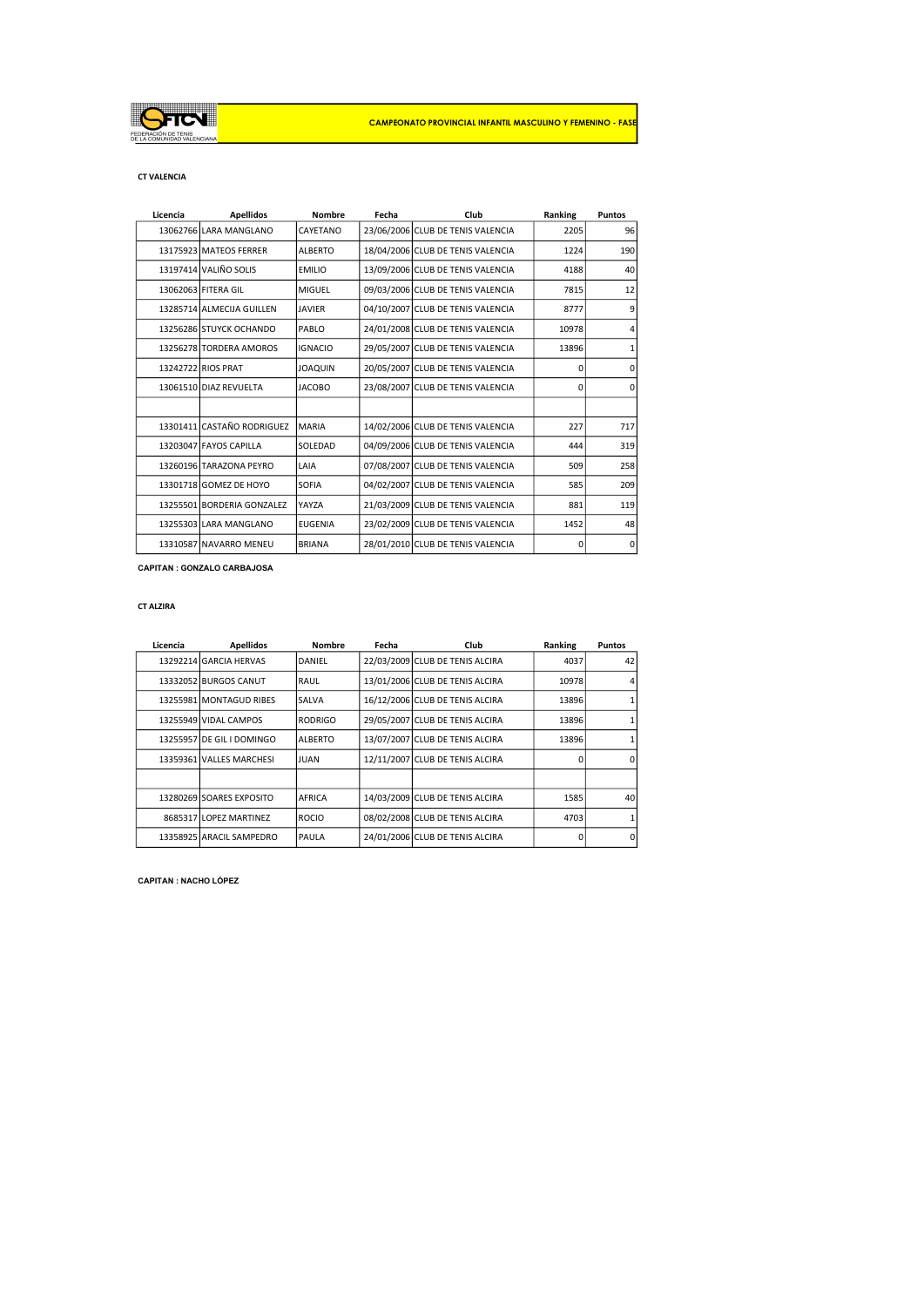

#### CD PEÑACAÑADA

| Licencia | <b>Apellidos</b>           | <b>Nombre</b>  | Fecha | Club                                | Ranking | Puntos |
|----------|----------------------------|----------------|-------|-------------------------------------|---------|--------|
|          | 13157690 SALVADOR CIVERA   | <b>HECTOR</b>  |       | 03/01/2006 CLUB DEPORTIVO PEÑACAÑAD | 848     | 283    |
|          | 13154852 NARANJO MARTINEZ  | <b>ADRIAN</b>  |       | 31/10/2006 CLUB DEPORTIVO PEÑACAÑAD | 1371    | 166    |
|          | 13230967 VEDRI ASENSI      | GONZALO        |       | 25/06/2008 CLUB DEPORTIVO PEÑACAÑAD | 1503    | 151    |
|          | 13179933 ACOSTA SUAREZ     | <b>HIMAR</b>   |       | 29/07/2007 CLUB DEPORTIVO PEÑACAÑAD | 2247    | 94     |
|          | 13228912 FERRANDO FARRAS   | MARC.          |       | 16/03/2007 CLUB DEPORTIVO PEÑACAÑAD | 3208    | 60     |
|          | 13255494 CASAÑ CERDAN      | <b>ALEXIS</b>  |       | 02/01/2006 CLUB DEPORTIVO PEÑACAÑAD | 5683    | 24     |
|          | 13252888 CASADO MARTINEZ   | <b>ANDRES</b>  |       | 01/08/2006 CLUB DEPORTIVO PEÑACAÑAD | 6391    | 19     |
|          | 13230983 GINER NAVARRO     | CARLOS         |       | 26/06/2007 CLUB DEPORTIVO PEÑACAÑAD | 6912    | 16     |
|          | 13245594 AZNAR SANCHEZ     | PABLO          |       | 04/08/2006 CLUB DEPORTIVO PEÑACAÑAD | 7815    | 12     |
|          | 13137808 DOMINGUEZ PONCE   | <b>MARCOS</b>  |       | 12/04/2007 CLUB DEPORTIVO PEÑACAÑAD | 10978   |        |
|          |                            |                |       |                                     |         |        |
|          | 13243275 DARDER CASTELLANO | <b>AITANA</b>  |       | 08/03/2006 CLUB DEPORTIVO PEÑACAÑAD | 616     | 197    |
|          | 13242574 MUÑOZ SOLER       | <b>ROCIO</b>   |       | 12/09/2006 CLUB DEPORTIVO PEÑACAÑAD | 1229    | 66     |
|          | 13253068 MONFORT MAÑEZ     | VALERIA        |       | 07/12/2008 CLUB DEPORTIVO PEÑACAÑAD | 2985    | 9      |
|          | 13301726 MARIN PUIG        | SOFIA          |       | 22/07/2007 CLUB DEPORTIVO PEÑACAÑAD | 3211    |        |
|          | 13317624 BONET GOMEZ       | <b>CELIA</b>   |       | 01/06/2007 CLUB DEPORTIVO PEÑACAÑAD | 3528    | 5      |
|          | 13356862 CABALLER MARTINEZ | <b>MARIA</b>   |       | 23/12/2008 CLUB DEPORTIVO PEÑACAÑAD | 4179    | 2      |
|          | 13253076 MONFORT MAÑEZ     | <b>ADRIANA</b> |       | 07/12/2008 CLUB DEPORTIVO PEÑACAÑAD | 4703    | 1      |

CAPITAN : ALBERTO SANZ

### CD SALADAR

| Licencia | <b>Apellidos</b>           | Nombre           | Fecha | Club                              | Ranking        | <b>Puntos</b> |
|----------|----------------------------|------------------|-------|-----------------------------------|----------------|---------------|
|          | 13203211 ALTUR AGUERA      | MARC.            |       | 06/11/2006 CLUB DEPORTIVO SALADAR | 4260           | 39            |
|          | 13315751 DE MIGUEL MONTERO | <b>ALVARO</b>    |       | 01/10/2009 CLUB DEPORTIVO SALADAR | 5086           | 29            |
|          | 13234208 RICO CHARDI       | DANIEL           |       | 09/07/2007 CLUB DEPORTIVO SALADAR | 6912           | 16            |
|          | 13315743 MAS GARCIA        | <b>CRISTOBAL</b> |       | 28/05/2009 CLUB DEPORTIVO SALADAR | 7559           | 13            |
|          | 13232161 DOMENECH BRULL    | <b>DAVID</b>     |       | 31/05/2006 CLUB DEPORTIVO SALADAR | 8051           | 11            |
|          | 13269403 BOSCH FERRANDIS   | <b>VICENTE</b>   |       | 19/08/2008 CLUB DEPORTIVO SALADAR | 8777           | 9             |
|          | 13335783 YAGO RIOS         | <b>JORGE</b>     |       | 25/09/2009 CLUB DEPORTIVO SALADAR | 10427          |               |
|          | 13315777 GARCIA NAVARRO    | SANTI            |       | 11/05/2010 CLUB DEPORTIVO SALADAR | $\Omega$       | n             |
|          |                            |                  |       |                                   |                |               |
|          | 13284815 RODRIGUEZ RUESCAS | <b>MARTA</b>     |       | 18/04/2008 CLUB DEPORTIVO SALADAR | 1346           | 56            |
|          | 13232145 LOPEZ GOMEZ       | <b>MARIA</b>     |       | 22/10/2007 CLUB DEPORTIVO SALADAR | 1433           | 49            |
|          | 13315769 LOPEZ GOMEZ       | AMAYA            |       | 05/07/2010 CLUB DEPORTIVO SALADAR | $\overline{0}$ | 0             |

CAPITAN : RUBEN GARCÍA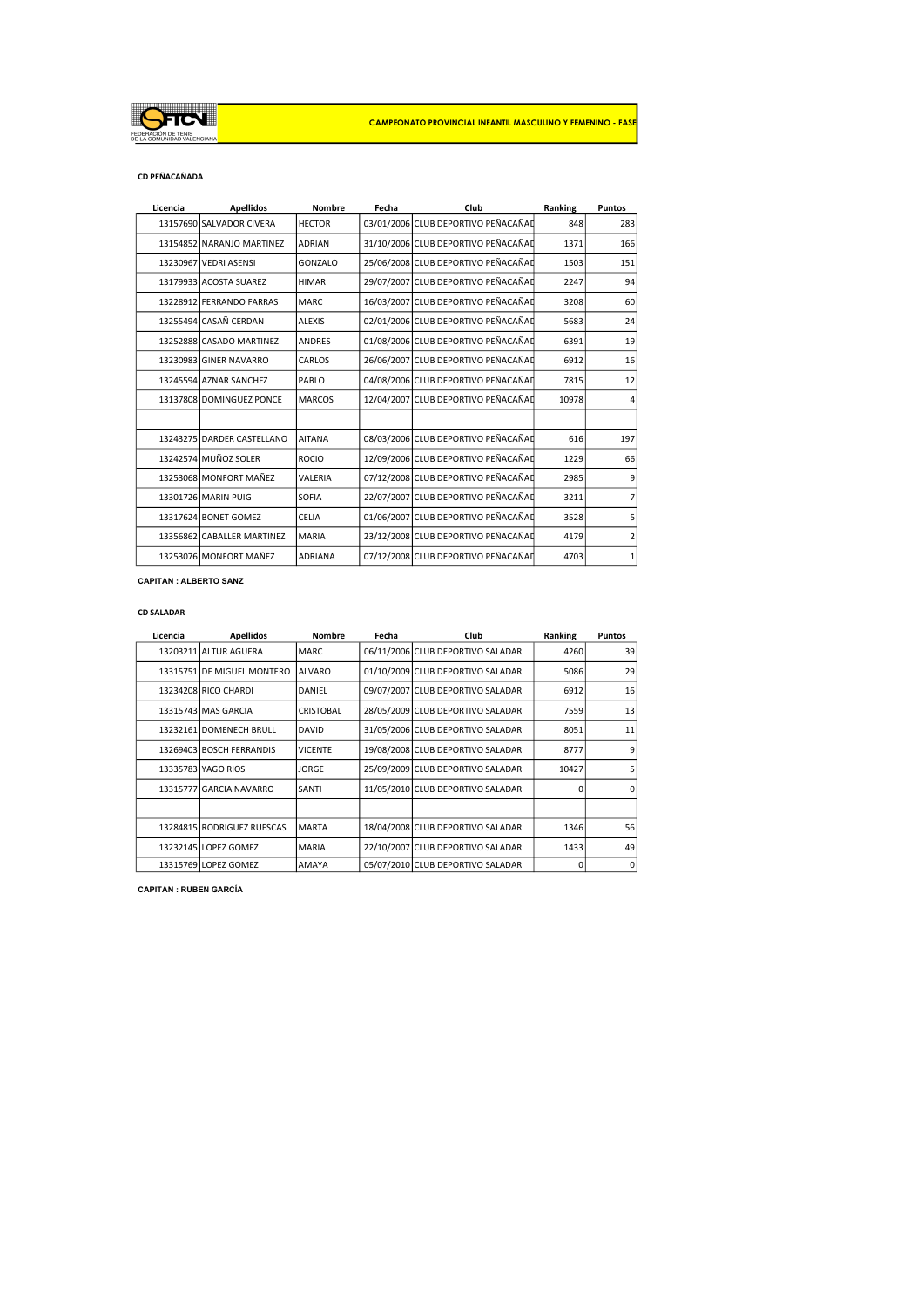

## CT CASTELL DE XÁTIVA

| Licencia | <b>Apellidos</b>                  | Nombre        | Fecha | Club                                   | Ranking | <b>Puntos</b> |
|----------|-----------------------------------|---------------|-------|----------------------------------------|---------|---------------|
|          | 13119195 JORDA ALVAREZ            | ANDREU        |       | 31/10/2007 CLUB DE TENIS Y PADEL CASTE | 4103    | 41            |
|          | 13257482 ARELLANO GONZALVEZ PABLO |               |       | 07/02/2009 CLUB DE TENIS Y PADEL CASTE | 7559    | 13            |
|          | 13299236 PERALES QUILES           | <b>HUGO</b>   |       | 11/09/2009 CLUB DE TENIS Y PADEL CASTE | 8386    | 10            |
|          | 13244471 CALATAYUD NAVALON        | <b>JUANVI</b> |       | 21/06/2007 CLUB DE TENIS Y PADEL CASTE | 9051    |               |
|          | 13282611 MARTINEZ CASTILLO        | ALEX          |       | 23/06/2007 CLUB DE TENIS Y PADEL CASTE | 13896   |               |
|          |                                   |               |       |                                        |         |               |
|          | 13242491 MARTIN NOGUEROLES        | MARIA         |       | 22/06/2007 CLUB DE TENIS Y PADEL CASTE | 1080    | 82            |
|          | 13257474 ALEMAN CARRETERO         | <b>CARMEN</b> |       | 28/03/2006 CLUB DE TENIS Y PADEL CASTE | 2080    | 23            |
|          | 13321758 PERALES VAÑO             | ANA           |       | 22/01/2008 CLUB DE TENIS Y PADEL CASTE | n       |               |
|          | 13354527 RAMON REVERT             | DANIELA       |       | 15/09/2008 CLUB DE TENIS Y PADEL CASTE | 0       |               |
|          | 13321708 RAMON NAVARRO            | GISELA        |       | 17/03/2010 CLUB DE TENIS Y PADEL CASTE | 0       | n             |

# CAPITAN : MARIAM RAMON

#### CT BENAGUASIL

| Licencia | <b>Apellidos</b>           | <b>Nombre</b> | Fecha | Club                                | Ranking      | <b>Puntos</b> |
|----------|----------------------------|---------------|-------|-------------------------------------|--------------|---------------|
|          | 13179967 ALBA DURA         | <b>MIQUEL</b> |       | 10/01/2006 CLUB DE TENIS BENAGUASIL | 5789         | 23            |
|          | 13203344 DURA BALAGUER     | <b>ADRIAN</b> |       | 22/11/2006 CLUB DE TENIS BENAGUASIL | 13896        |               |
|          | 13231014 ESCRIBANO TARIN   | <b>ROMEO</b>  |       | 02/11/2006 CLUB DE TENIS BENAGUASIL | Ω            |               |
|          |                            |               |       |                                     |              |               |
|          | 13286449 SUBIELA IVARS     | LAURA         |       | 06/09/2007 CLUB DE TENIS BENAGUASIL | 3929         |               |
|          | 13231030 ROZALEN BOTELLA   | <b>SOFIA</b>  |       | 25/09/2006 CLUB DE TENIS BENAGUASIL | 4703         |               |
|          | 13286431 CAPELLA HERNANDEZ | PAULA         |       | 19/10/2006 CLUB DE TENIS BENAGUASIL | <sup>n</sup> |               |
|          | 13362207 GUTIERREZ CAPELLA | <b>MARIA</b>  |       | 09/03/2006 CLUB DE TENIS BENAGUASIL | $\Omega$     |               |
|          | 13362190 ANDRES CASAUS     | NATALIA       |       | 09/05/2006 CLUB DE TENIS BENAGUASIL | 0            | n             |

CAPITAN : ÁNGEL L. CHICHERI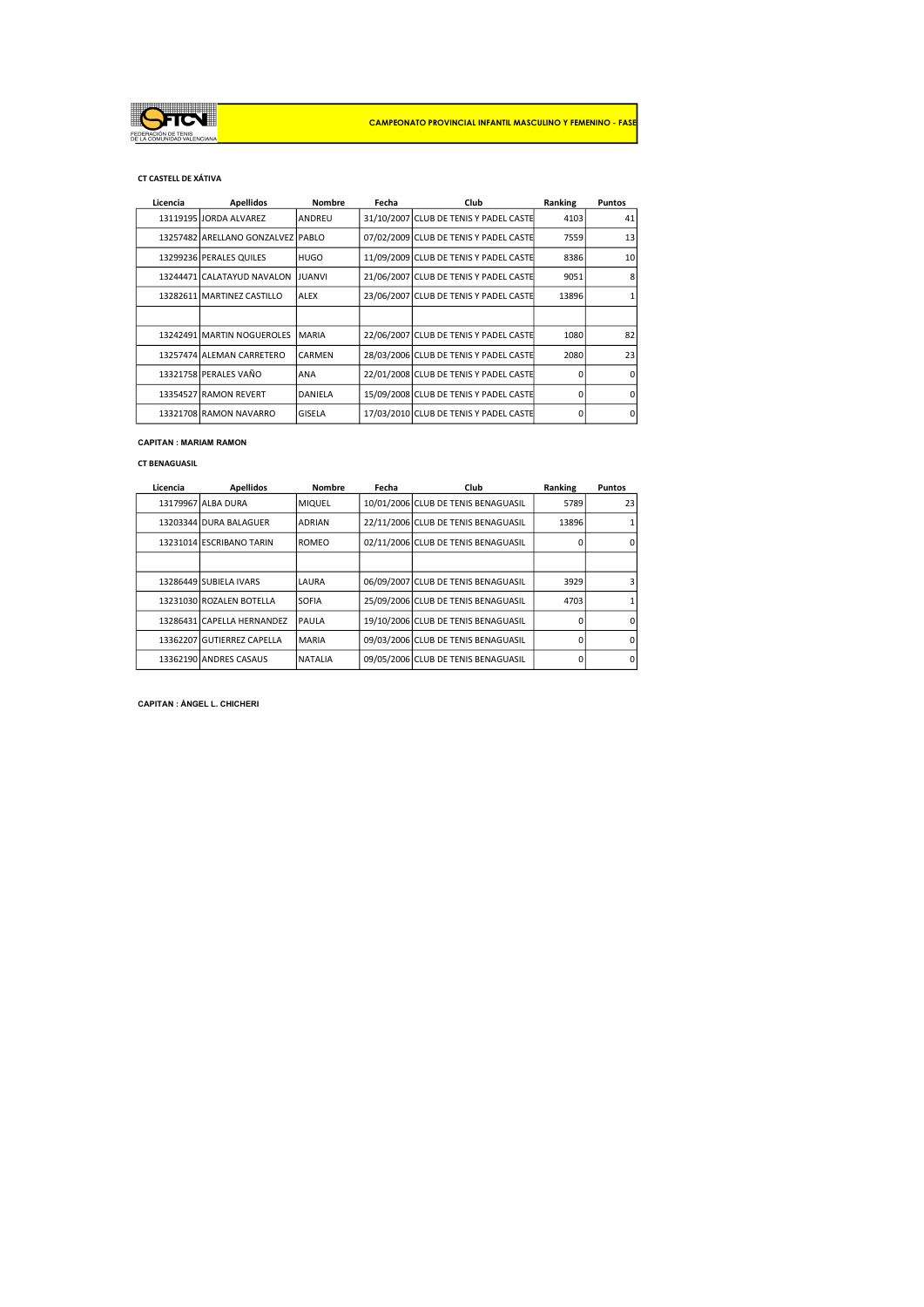

#### CT LAS VEGAS

| Licencia         | <b>Apellidos</b>                       | Nombre         | Fecha | Club                        | Ranking     | Puntos       |
|------------------|----------------------------------------|----------------|-------|-----------------------------|-------------|--------------|
|                  | 13270955 VARELA PUEYO                  | RAUL           | 2007  | CLUB TENIS LAS VEGAS        | 1835        | 119          |
| 13117008 AVDEJEV |                                        | DANIL          | 2007  | <b>CLUB TENIS LAS VEGAS</b> | 0           | 121          |
|                  | 13269750 TSARENKO                      | <b>PLATON</b>  | 2008  | CLUB TENIS LAS VEGAS        | $\Omega$    | 106          |
|                  | 13242508 ESPLUGES ALABAU               | <b>BRUNO</b>   | 2006  | <b>CLUB TENIS LAS VEGAS</b> | 4188        | 40           |
|                  | 13228889 CHECA POLITO                  | <b>GIANNI</b>  | 2007  | <b>CLUB TENIS LAS VEGAS</b> | 4732        | 33           |
|                  | 13328746 LOPEZ SALON                   | ALEJANDRO      | 2008  | <b>CLUB TENIS LAS VEGAS</b> | 4732        | 33           |
|                  | 13320966 MARTIR GALLARDO               | <b>VICENTE</b> | 2008  | CLUB TENIS LAS VEGAS        | 6233        | 20           |
|                  | 13285649 CAMACHO MÁÑEZ                 | <b>HUGO</b>    | 2009  | CLUB TENIS LAS VEGAS        | 6589        | 18           |
|                  | 13347978 GIL SAMPERE                   | <b>IZAN</b>    | 2007  | <b>CLUB TENIS LAS VEGAS</b> | 6730        | 17           |
|                  | 13305760 CHISVERT ANDUJAR              | <b>ALBERTO</b> | 2006  | <b>CLUB TENIS LAS VEGAS</b> | 7126        | 15           |
|                  | 13291969 GOGOLLOS POVEDA               | DAVID          | 2009  | CLUB TENIS LAS VEGAS        | 9051        | 8            |
|                  | 13230610 VALIN GONZÁLEZ                | LUCAS          | 2006  | CLUB TENIS LAS VEGAS        | 12365       | 2            |
|                  | 13328887 GALINDO ZURIAGA               | ELOY           | 2009  | <b>CLUB TENIS LAS VEGAS</b> | 12365       | 2            |
|                  | 13318713 DOOLAN FERNANDEZ              | <b>OSCAR</b>   | 2006  | CLUB TENIS LAS VEGAS        | 0           | 0            |
|                  | 13297933 OZU PUCHADES                  | <b>MARTIN</b>  | 2009  | CLUB TENIS LAS VEGAS        | 0           | 0            |
|                  | 13318440 DUMITRESCU                    | EDWARD         | 2012  | <b>CLUB TENIS LAS VEGAS</b> | $\Omega$    | 0            |
|                  |                                        |                |       |                             |             |              |
|                  | 13229126 ANDRES PATON                  | <b>DAFNE</b>   | 2006  | <b>CLUB TENIS LAS VEGAS</b> | 651         | 186          |
|                  | 13307295 SALCEDO ESCALONA              | <b>NOREY E</b> | 2008  | CLUB TENIS LAS VEGAS        | 0           | 114          |
|                  | 13230785 BARJAU IBAÑEZ                 | CLAUDIA        | 2006  | CLUB TENIS LAS VEGAS        | 933         | 107          |
|                  | 13318812 KHABIBULLINA                  | <b>EVA</b>     | 2009  | <b>CLUB TENIS LAS VEGAS</b> | 0           | 106          |
|                  | 13138690 METLIAKOVA                    | LIKA           | 2007  | <b>CLUB TENIS LAS VEGAS</b> | $\Omega$    | 95           |
|                  | 11381407 LOPEZ CHAPARRO                | CLAUDIA        | 2006  | <b>CLUB TENIS LAS VEGAS</b> | 1010        | 93           |
|                  | 13257002 SOLER RAMON                   | JULIA          | 2008  | <b>CLUB TENIS LAS VEGAS</b> | 1059        | 85           |
|                  | 13256997 GOBBETTI GALLART              | LUNA           | 2006  | CLUB TENIS LAS VEGAS        | 1844        | 30           |
|                  | 13305231 ESPAÑA DEL RIO                | JUANA          | 2008  | <b>CLUB TENIS LAS VEGAS</b> | 2403        | 16           |
|                  | 13265427 BARJAU IBAÑEZ                 | CARMEN         | 2008  | CLUB TENIS LAS VEGAS        | 2475        | 15           |
|                  | 13253092 GARCIA INIESTA                | CLAUDIA        | 2007  | <b>CLUB TENIS LAS VEGAS</b> | 4179        | 2            |
|                  | 13251955 VALIÑO NAVARRO                | ANGELA         | 2007  | <b>CLUB TENIS LAS VEGAS</b> | 4179        | 2            |
|                  | 133534461ORTS SASTRE                   | <b>MARIA</b>   | 2008  | <b>CLUB TENIS LAS VEGAS</b> | 4703        | $\mathbf{1}$ |
|                  | 13211917 DUMITRESCU                    | ALESSIA        | 2009  | <b>CLUB TENIS LAS VEGAS</b> | 0           | $\mathbf 1$  |
|                  | 13353454 ZORIO CONVERSA                | PAULA          | 2006  | CLUB TENIS LAS VEGAS        | $\mathbf 0$ | 0            |
|                  | 13353545 LOPEZ-CHICHERI LACABI MANUELA |                | 2007  | CLUB TENIS LAS VEGAS        | 0           | 0            |
|                  | 13349263 SOLER RAMON                   | CARMEN         | 2010  | CLUB TENIS LAS VEGAS        | $\mathbf 0$ | 0            |

## CAPITAN : XIMO BOU

# CT CATARROJA

| Licencia | <b>Apellidos</b>          | <b>Nombre</b>  | Fecha | Club                               | Ranking  | <b>Puntos</b> |
|----------|---------------------------|----------------|-------|------------------------------------|----------|---------------|
|          | 13290052 CHULIA OLMOS     | <b>GUILLEM</b> |       | 24/11/2009 CLUB DE TENIS CATARROJA | 2998     | 66            |
|          | 13116943 ARENAS PINEDA    | CARLOS         |       | 10/03/2007 CLUB DE TENIS CATARROJA | 4899     | 31            |
|          | 13315123 GARCES ALEMANY   | <b>HECTOR</b>  |       | 18/02/2006 CLUB DE TENIS CATARROJA | 7559     | 13            |
|          | 13236361 NAVARRO RUS      | DAVID          |       | 22/10/2007 CLUB DE TENIS CATARROJA | 9051     | 8             |
|          | 13290086 SANCHIS TARAZONA | HUGO           |       | 21/09/2007 CLUB DE TENIS CATARROJA | 12365    |               |
|          | 13290101 CORBI GAMON      | <b>GUILLEM</b> |       | 02/06/2007 CLUB DE TENIS CATARROJA | 13896    |               |
|          |                           |                |       |                                    |          |               |
|          | 13329017 ROCHE JORDAN     | <b>IRENE</b>   |       | 23/12/2008 CLUB DE TENIS CATARROJA | 4703     |               |
|          | 13329025 REMOHI SARRION   | <b>MARIA</b>   |       | 11/11/2009 CLUB DE TENIS CATARROJA | 4703     |               |
|          | 13354410 FONTELLS         | <b>MARTINA</b> |       | 18/03/2009 CLUB DE TENIS CATARROJA | O        | <sup>n</sup>  |
|          | 13359353 TAMAYO LLOPIS    | <b>IRENE</b>   |       | 12/09/2008 CLUB DE TENIS CATARROJA | $\Omega$ | $\Omega$      |

CAPITAN : VICENTE RIBES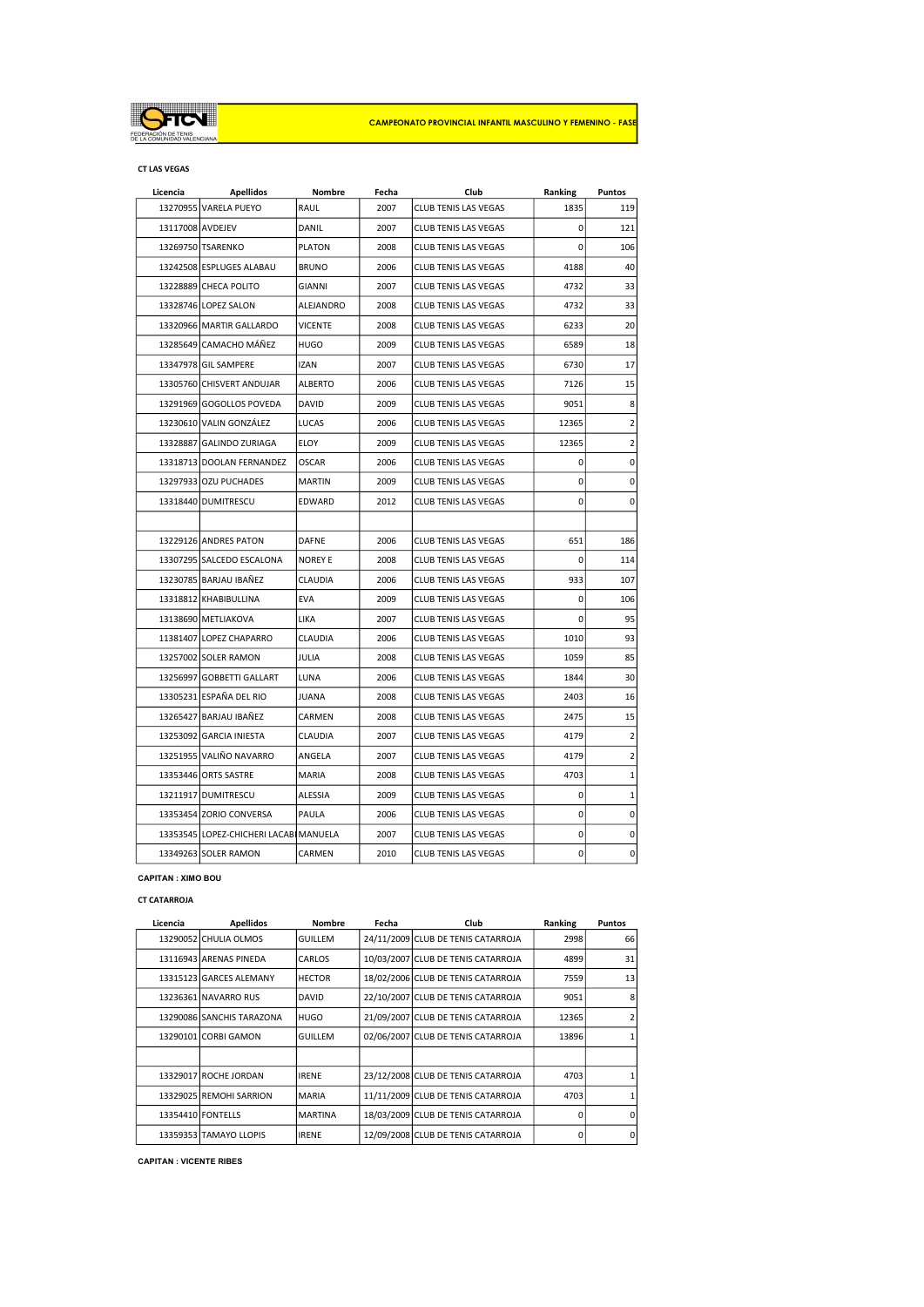

#### CM VALENCIA TENNIS CENTER

| Licencia          | <b>Apellidos</b>           | <b>Nombre</b>   | Fecha | Club                                 | Ranking  | <b>Puntos</b> |
|-------------------|----------------------------|-----------------|-------|--------------------------------------|----------|---------------|
|                   | 13197456 MARTIN MELO       | <b>AUSIAS</b>   |       | 06/02/2006 C.MALVARROSA VALENCIA TEI | 573      | 435           |
|                   | 13210935 FITA JUAN         | <b>SERGI</b>    |       | 11/06/2007 C.MALVARROSA VALENCIA TEI | 1011     | 235           |
|                   | 13199452 PERALES CALATAYUD | <b>IKER</b>     |       | 01/02/2008 C.MALVARROSA VALENCIA TEN | 1547     | 146           |
|                   | 13301792 SHAHRYOR          | <b>RAHMATON</b> |       | 23/09/2007 C.MALVARROSA VALENCIA TEN | $\Omega$ | 114           |
| 13328522 RUNKAI   |                            | BAI             |       | 29/07/2007 C.MALVARROSA VALENCIA TEI | $\Omega$ | 83            |
|                   | 13241253 CLIMENT CARDONA   | <b>ADRIAN</b>   |       | 18/06/2008 C.MALVARROSA VALENCIA TEN | 2733     | 74            |
|                   | 13174446 CASAS ESPINOSA    | <b>CESAR</b>    |       | 27/07/2007 C.MALVARROSA VALENCIA TEN | 2769     | 73            |
|                   | 13243960 BERTO BOSCA       | PAU             |       | 17/09/2008 C.MALVARROSA VALENCIA TEN | 2903     | 69            |
|                   | 13306932 MEGIAS GOMAR      | <b>MARCOS</b>   |       | 09/11/2007 C.MALVARROSA VALENCIA TEI | 6730     | 17            |
|                   | 13336046 PEREZ VAREA       | FERRAN          |       | 07/03/2007 C.MALVARROSA VALENCIA TEI | 7815     | 12            |
|                   | 13181897 BADENES GINER     | <b>ERIC</b>     |       | 07/04/2010 C.MALVARROSA VALENCIA TEN | $\Omega$ | $\Omega$      |
|                   |                            |                 |       |                                      |          |               |
| 13279387 VIGGIANI |                            | <b>DIANA</b>    |       | 23/07/2008 C.MALVARROSA VALENCIA TEN | $\Omega$ | 102           |
|                   | 13181110 SANCHEZ RIPOLLES  | <b>MARTINA</b>  |       | 14/01/2008 C.MALVARROSA VALENCIA TEI | 1068     | 84            |
|                   | 13329687 CALUGAR           | JESSICA DE      |       | 06/12/2006 C.MALVARROSA VALENCIA TEN | $\Omega$ | 63            |
| 13273925 KABDESH  |                            | <b>MALIKA</b>   |       | 19/08/2007 C.MALVARROSA VALENCIA TEI | $\Omega$ | 61            |

CAPITAN : ÓSCAR BERTO

#### CT PICASSENT

| Licencia         | <b>Apellidos</b>                    | <b>Nombre</b>  | Fecha | Club                               | Ranking  | <b>Puntos</b> |
|------------------|-------------------------------------|----------------|-------|------------------------------------|----------|---------------|
| 13255311 CLIMENT |                                     | <b>JORDI</b>   |       | 03/09/2009 CLUB DE TENIS PICASSENT | 2524     | 82            |
|                  | 13236345 NADAL CASTELLS             | MARC.          |       | 22/01/2007 CLUB DE TENIS PICASSENT | 2865     | 70            |
|                  | 13287174 SEGRELLES                  | <b>TRISTAN</b> |       | 20/05/2009 CLUB DE TENIS PICASSENT | 2967     | 67            |
|                  | 13310595 SEGRELLES TRONCHONILIOSUE  |                |       | 01/02/2007 CLUB DE TENIS PICASSENT | 4817     | 32            |
| 13289279 FORTEA  |                                     | PEPE           |       | 12/01/2009 CLUB DE TENIS PICASSENT | 4899     | 31            |
|                  | 13230842 MARTINEZ CASANOVA          | PELAYO         |       | 06/02/2008 CLUB DE TENIS PICASSENT | 5190     | 28            |
|                  | 13309449 BASSET GIL                 | MAX            |       | 29/12/2008 CLUB DE TENIS PICASSENT | 11649    |               |
| 13309431 BASSET  |                                     | PABLO          |       | 18/06/2010 CLUB DE TENIS PICASSENT | 0        | 0             |
|                  |                                     |                |       |                                    |          |               |
|                  | 13230404 MARTINEZ AZCARRAGA CLAUDIA |                |       | 03/08/2006 CLUB ESPAÑOL DE TENIS   | 876      | 120           |
|                  | 13147526 LENOUH NCHINDA             | RAELLE         |       | 25/04/2007 CLUB DE TENIS PICASSENT | $\Omega$ | 110           |
| 13232236 LUZ     |                                     | <b>ANNA</b>    |       | 20/06/2006 CLUB DE TENIS PICASSENT | 1321     | 58            |
|                  | 13281853 GARCIA CORTES              | <b>CLARA</b>   |       | 04/09/2007 CLUB DE TENIS PICASSENT | 2246     | 19            |
|                  | 13206760 RODENAS LOPEZ              | <b>NURIA</b>   |       | 06/03/2006 CLUB DE TENIS PICASSENT | 4703     | 1             |

CAPITAN : PACO SOBREVELA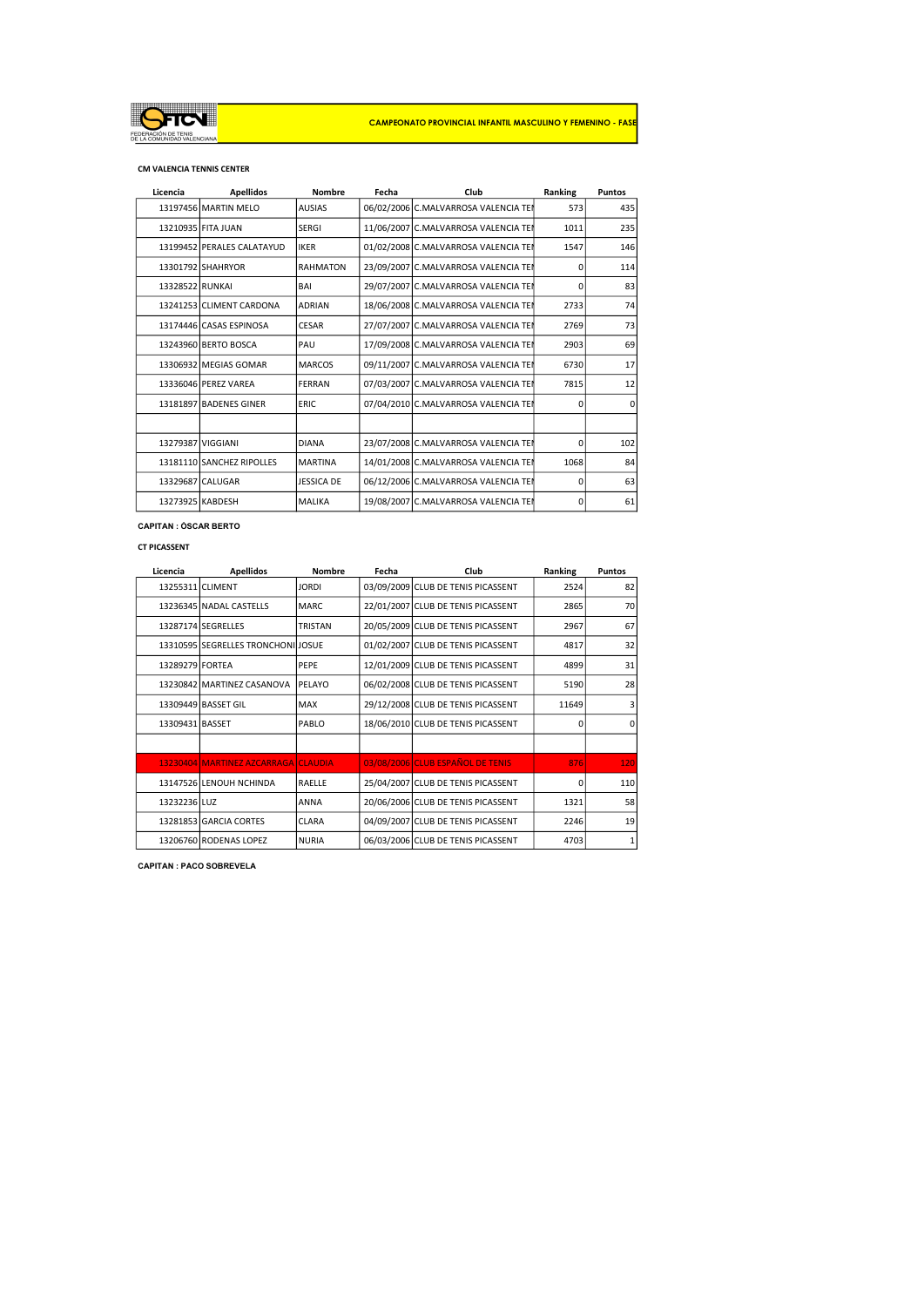

#### CT MORVEDRE

| Licencia       | <b>Apellidos</b>            | <b>Nombre</b>   | Fecha | Club                              | Ranking | <b>Puntos</b> |
|----------------|-----------------------------|-----------------|-------|-----------------------------------|---------|---------------|
|                | 13311692 PRADAS VILLARROYA  | <b>VICENTE</b>  |       | 21/02/2007 CLUB DE TENIS MORVEDRE | 13896   |               |
|                | 13335105 GARCIA SOBRINO     | <b>ADRIAN</b>   |       | 26/03/2008 CLUB DE TENIS MORVEDRE | 13896   |               |
| 13318862 FOMIN |                             | KIRILL          |       | 19/11/2006 CLUB DE TENIS MORVEDRE | n       |               |
|                | 13335163 LLORIA SAMPEDRO    | <b>AITOR</b>    |       | 18/07/2010 CLUB DE TENIS MORVEDRE |         |               |
|                | 13358446 SAYAS RUBIO        | <b>FERNANDO</b> |       | 24/08/2012 CLUB DE TENIS MORVEDRE | ŋ       |               |
|                |                             |                 |       |                                   |         |               |
|                | 13335171 FERNANDEZ TRISTAN  | LUCIA           |       | 28/08/2007 CLUB DE TENIS MORVEDRE | 4703    |               |
| 13335155 TOMA  |                             | ALEXANDRA       |       | 19/12/2008 CLUB DE TENIS MORVEDRE | 4703    |               |
|                | 13362736 RUIZ MARTINEZ      | PAULA           |       | 17/08/2008 CLUB DE TENIS MORVEDRE | O       |               |
|                | 13335098 GUTIERREZ CABAÑERO | DANIELA         |       | 02/01/2010 CLUB DE TENIS MORVEDRE | 0       | 0             |

#### CAPITAN : FRANCISCO GARCIA

#### CT VINAROS

| Licencia | <b>Apellidos</b>          | <b>Nombre</b>  | Fecha | Club                               | Ranking  | <b>Puntos</b> |
|----------|---------------------------|----------------|-------|------------------------------------|----------|---------------|
|          | 13197232 VELASCO CABALLER | <b>VICTOR</b>  |       | 30/09/2007 CLUB DE TENIS BENICARLO | 8386     | 10            |
|          | 13315800 FEIER ROMANA     | <b>PATRICK</b> |       | 18/04/2006 CLUB DE TENIS VINAROZ   | n        | n             |
|          | 13355054 MORRATALLA PENA  | <b>DAVID</b>   |       | 29/11/2007 CLUB DE TENIS VINAROZ   | O        | n             |
|          | 13355062 TUR BATISTE      | FERRAN         |       | 14/12/2006 CLUB DE TENIS VINAROZ   | O        | n             |
|          | 13355153 VIDAL MEDINA     | ALEJANDRO      |       | 05/11/2006 CLUB DE TENIS VINAROZ   | O        | n             |
|          |                           |                |       |                                    |          |               |
|          | 13352505 VELASCO CABALLER | MALENA         |       | 19/12/2009 CLUB DE TENIS VINAROZ   | 4703     |               |
|          | 13315793 BERLANAS VEGA    | <b>NADIA</b>   |       | 16/01/2009 CLUB DE TENIS VINAROZ   | 4703     |               |
|          | 13352513 ARAGONES AYZA    | <b>ADRIANA</b> |       | 05/05/2009 CLUB DE TENIS VINAROZ   | 0        | <sup>n</sup>  |
|          | 13355070 TONDA NATIVIDAD  | <b>NOUR</b>    |       | 14/10/2006 CLUB DE TENIS VINAROZ   | $\Omega$ | $\Omega$      |

CAPITAN : IVAN AYZA